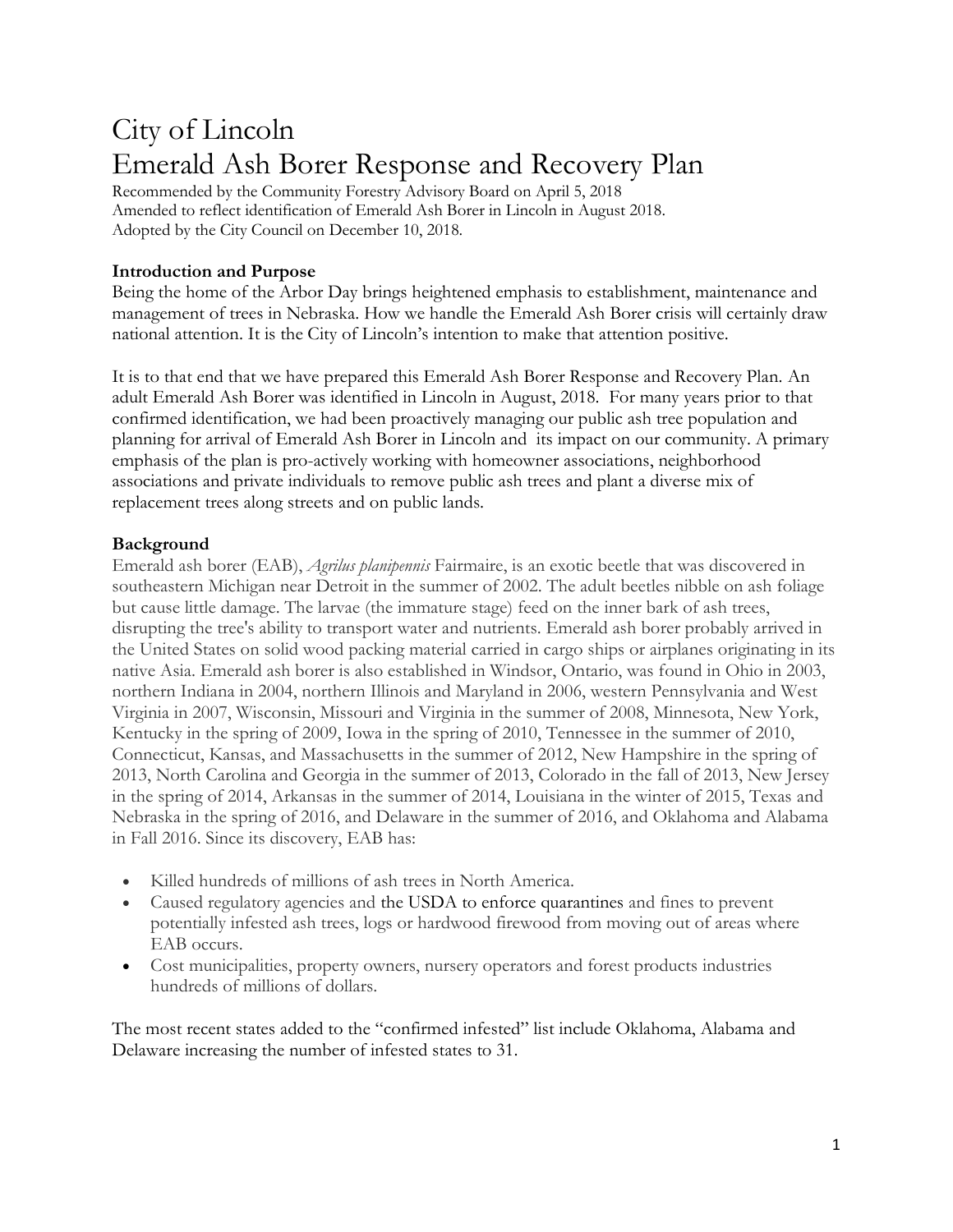#### **Public Tree Inventory**

The City of Lincoln completed an inventory of all public trees in July 2017. The inventory data will be used in managing Lincoln's public trees, identifying areas for additional plantings, managing species diversification and locating the ash trees.

Of almost 112,400 planted public trees (81,785 along streets and 30,575 in parks and golf courses), nearly 14,145 are ash (12,330 along streets and 1,815 in parks and golf courses). This is about 12% of the public trees in Lincoln, and does not include trees on private property. The Nebraska Forest Service estimates that there could be three to four ash trees on private property per one public ash tree in Lincoln, or perhaps another 40,000 to 50,000 ash trees on private property.

#### **Communication/ Community Engagement**

Keeping the community-at-large informed of the management of EAB is key. To this end, we plan on hosting workshops to help homeowners identify ash trees and emerald ash borer, posting regular information on the City website, articles and news releases, using social media and providing training to industry professionals. We feel that by training private property owners it will give us additional "boots on the ground" for scouting out the pest and spreading the word about this devastating pest.

We will make the information available to the public regarding response to EAB through the Parks and Recreation Department website and include such features as: an interactive map of neighborhoods where EAB has been found, neighborhoods that are participating in the City remove and replant program, and ash trees that have been chemically treated and/or "adopted" for treatment.

#### **Response and Recovery Plan**

In conjunction with the USDA-APHIS and the Nebraska Forest Service Best Management Practices recommendations, our R&R Plan includes:

- $\triangleright$  A 3-phase process for selective and pre-emptive removal of ash trees that are declining, damaged, diseased or poorly located (i.e. under power lines, threatening public accesses, etc.)
- ➢ Chemically treat a declining quantity of ash each year to allow the managed removal of trees
- $\triangleright$  Remove 1,050 ash trees per year
- ➢ Plant 1,050 replacement trees per year utilizing diverse tree species.

#### Phased Ash Tree Removal

The criteria for removal in Phase 1 is the diameter at breast height (DBH) is  $\leq 14$ ". The criteria for removal in Phase 2 is: 14-18"

The criteria for removal in Phase 3 is >18" DBH, and not responding positively to chemical treatments.

Ash trees on public property that have a trunk diameter of 18-inches or less will be removed by Community Forestry staff. There are nearly 10, 300 smaller diameter ash trees on public property (i.e., trees with a trunk diameter of 18 inches, or less). At this time, it is anticipated that public ash trees with a trunk diameter greater than 18 inches will be removed by contracted private tree service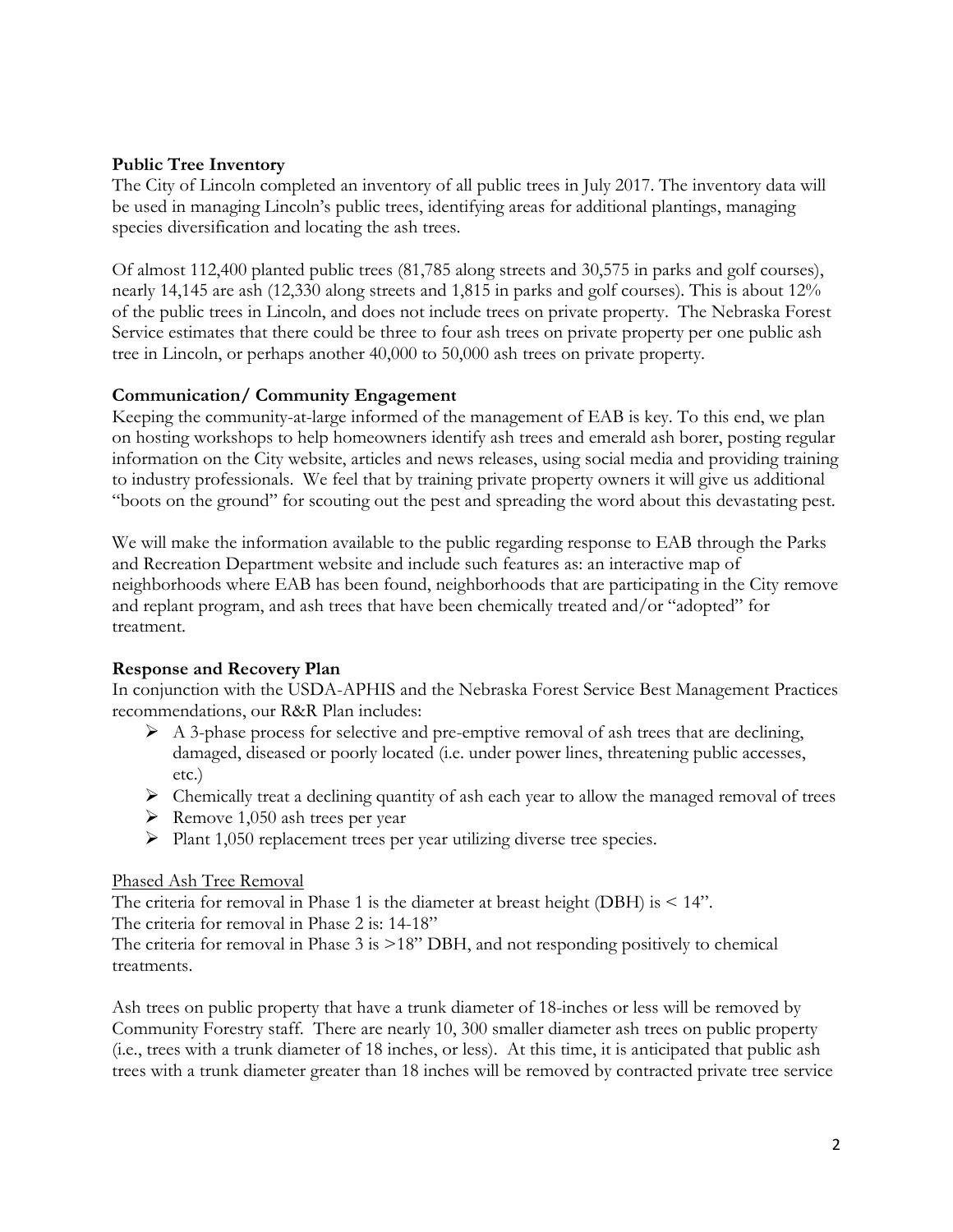companies. There are about 3,900 larger diameter public ash trees (i.e., trees with a trunk diameter greater than 18 inches).

Smaller trees will be removed first moving to larger trees through the removal and replanting cycle. We are implementing a phased two-year plan to purchase equipment and to hire and train staff for removal of smaller caliper trees, beginning in Fiscal Year 2016-17. The plan is to remove about 1,050 public ash trees and to plant new replacement trees annually when the equipment and staff are in place. As noted above, Community Forestry staff will be responsible for larger scale ash tree removal efforts involving entire streets and neighborhoods. We will continue to respond to requests from residents to remove larger public ash trees on an individual basis using contracted private tree service companies. It is anticipated that it will take about ten years (years 1 through 10 of the plan) for removal of smaller caliper public ash trees, and about five years to remove larger ash trees (years 11 through 15 of the plan).

The pruning cycle for public trees has gradually increased over the past decade; due in part, to the growth of the community, while staff numbers have remained constant. We plan to address reducing the pruning cycle for public trees in tandem with the EAB response and recovery plan. Staff involved in ash tree removal will be shifted to tree trimming when the annual quota for ash trees has been achieved.

The City will coordinate and oversee short-term treatment of public ash trees to prolong the life of some trees during the removal period to avoid the potential of large numbers of standing dead ash trees that could be a public safety hazard. It is planned that treatment of public ash trees will be accomplished by private contractors. Public ash trees to be treated on an interim basis during the removal period should meet the same requirements listed below for the Adopt-an-Ash Program.

# **Projected Cost and Spending Plan**

The projected overall cost for the Lincoln EAB response and recovery effort over a 15 year period is \$22.8 million. It is estimated that between \$950,000 to \$3.7 million will be needed each budget biennium when EAB response and recovery efforts are fully in motion. Biennial costs will increase during the period that ash trees are being chemically treated to temporarily prolong their life to avoid the public safety impacts of a large number of standing dead ash trees.

It is anticipated that a multi-prong approach will be used to fund the Lincoln EAB response and recovery effort including general tax revenues, grants and private donations.

#### **Adopt-an-Ash Program**

We recognize that some citizens like to have options and be involved in determining the future of public trees near their homes. In that spirit, we are providing an option for those who would like to "adopt" an ash tree in the right-of-way and/or in pre-selected park areas and fund ongoing chemical treatment for that tree(s).

Property owners may contact the Parks & Recreation Department for a no-cost Permit to Chemically Treat a public ash tree. The Forestry Operations Supervisor or appropriately trained staff will inspect the tree proposed for adoption. If tree meets the following criteria, a permit would be issued:

 $\checkmark$  The diameter at breast height (DBH) must be >14".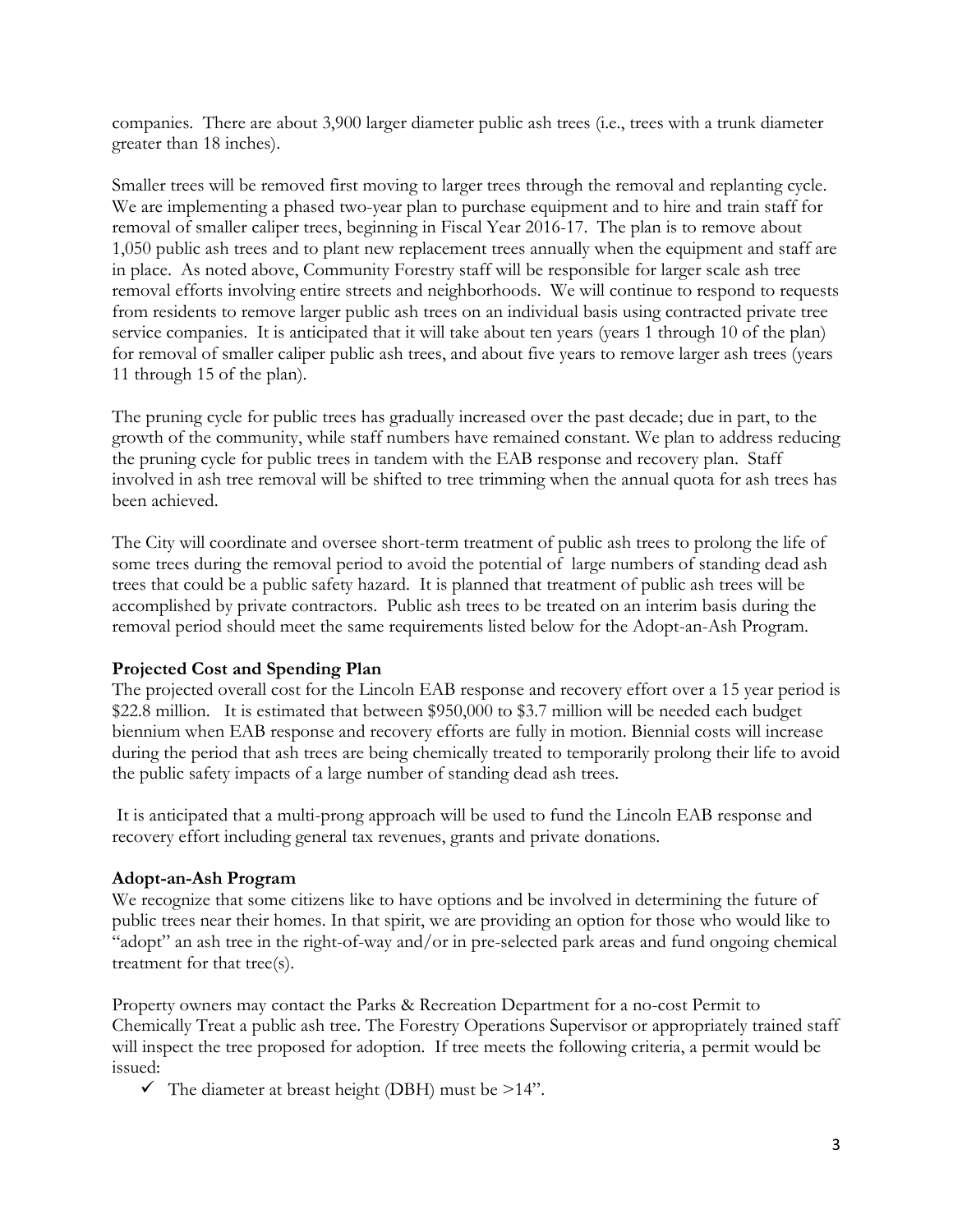- $\checkmark$  No overhead wires may be present.
- $\checkmark$  The tree must be well-maintained and in good condition. Any wound to the tree must not exceed 20% of the circumference of the tree, a proper mulch ring must be in place, good branch structure and a healthy canopy visible.

A list of properly licensed pesticide applicators will accompany the permit when it is mailed to the property owner.

The Arborist Exam I is being updated to include questions regarding Emerald Ash Borer. As long as a licensed Arborist is in good standing with the City of Lincoln, they will not be required to re-take the exam. All new applicants must either show proof of International Society of Arboriculture certification or take and pass the Arborist I exam.

Arborists seeking certification or recertification will also be asked to indicate whether they intend to chemically treat trees in addition to other tree trimming and removal work. If so, the applicant will need to provide proof of a current Nebraska Pesticide Applicator's License.

No physical marker will be placed on adopted ash trees, however they will be documented and tracked in BeeHive Asset Management software.

The permit will be valid for two years. Upon expiration, the property owner will need to request a new permit if they wish to continue treatment of the tree and physical inspection of the tree will be made again. If the property owner does not renew the Adopt-an-Ash permit, the tree will be scheduled into the phased removal sequence for removal.

The Lincoln Municipal Code (LMC) 12.20.040 **currently reads**, "Any person desiring to plant, remove, or destroy any street tree in or upon any street, parkway, sidewalk space or other public way within the City shall first make a written application to the Director to do so."

We will request that the City Council approve the following amendment so it reads as follows, "Any person desiring to plant, remove, **treat with a pesticide**, or destroy any street tree in or upon any street, parkway, sidewalk space or other public way within the City shall first make a written application to the Director to do so."

# **Volunteer Tree Pruning**

The Parks and Recreation Department will be establishing a citizen pruner training program. The purpose of this program is to teach residents the principles and practices of tree trimming using hand tools. An emphasis of the program will be to encourage individuals, neighborhood groups and community organizations to prune young street trees to establish a proper branching structure and branching height of the sidewalk and street for long term viability of trees a planted in public spaces.

# **Private Property**

Due to the unpredictable and dangerous nature of ash trees infected with EAB, there is great concern for failing ash trees on private property becoming a threat to public safety. We will be exploring avenues to assist low income property owners with financial assistance for the removal of these trees including grant opportunities and partnerships with community organizations.